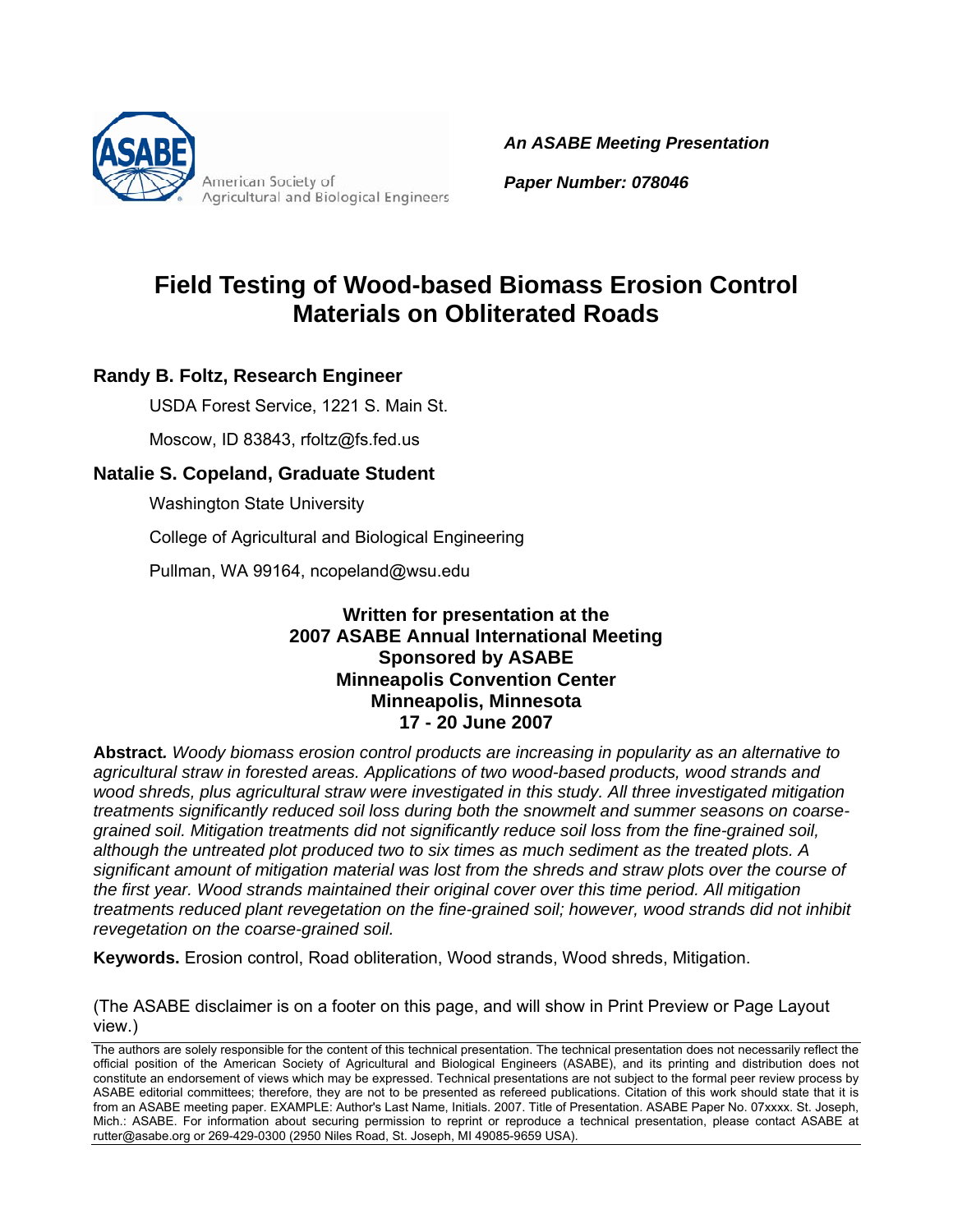# **Introduction**

Agricultural straw is one of the most widely used materials for erosion mitigation. Foltz and Dooley (2003) estimated that over 250,000 Mg of agricultural straw are used in the United States annually. Of that amount, 12,500 Mg were applied to forested lands in 2002. It is perceived as inexpensive, readily available, relatively easy to apply, and effective in reducing soil erosion. Applications in forested settings may result in the introduction of undesirable weeds (Robichaud et al. 2000) and chemical residues from agricultural pesticides (Michel and Doohan 2006). Kruse et al. (2004) found that areas with straw mulch applications had a significantly higher occurrence of nonnative species and no indication of facilitated recovery of the native plant community. Kullman et al. (2002) report that dust liberated during field application produces a health risk to workers. While application of agricultural straw is a popular erosion control technique and has been widely used in road obliteration projects, the opportunity for an alternative erosion control material exists.

One alternative erosion control material for forest environments would be a woody biomass product derived from native forest materials. A study conducted by Foltz and Dooley (2003) evaluated the performance of wood strands, a byproduct of veneer manufacturing specifically engineered to optimum dimensions for soil loss mitigation. The optimum dimensions were found to be two lengths of 60 and 100 mm, width of 6 mm, and thickness of 3 mm. These dimensions are controlled in the manufacturing process. Unlike agricultural straw, wood strands are inherently weed and chemical free and are not likely to carry fine dust particles. Additionally, they are manufactured from what have been considered either waste materials or low value hog fuels. Foltz and Dooley (2003) found that wood strands were as effective as agricultural straw in reducing runoff and soil loss. Yanosek et al. (2006) investigated the efficacy of wood strands on various slopes and soil textures and concluded that when compared to straw, wood strands were equally effective in reducing soil loss from coarse-grained soils and superior on finegrained soils. They also reported that the unique three-dimensional layering of the wood strands provided a highly stable matrix which assisted in reducing soil loss and preventing rill formation.

Wood shreds may provide another woody biomass product that would reduce soil loss. Groenier and Showers (2004) suggested the use of wood shreds for soil loss reduction. The authors reported that small-diameter trees removed from road rights-of-way, trees cleared during road construction, and woody debris from forest thinning for fuel reduction could be shredded into a mulch-like material. Typically, these materials would have to be burned or chipped to reduce fire hazard, therefore, shredding them for soil loss control creates a more valuable use. An additional advantage to using wood shreds was that they could be derived from on-site forest materials, especially during road construction or at fire rehabilitation sites, thus reducing transportation costs. They are similar to wood strands in that they are derived from forest materials. Unlike wood strands, however, wood shreds are not manufactured to specific dimensions. The manufacturing process, wood recycling grinders, produces a material with a range of sizes from fines less than 25 mm to branches larger than 200 mm in length. Widths and thickness exhibit a similar degree of variability. Foltz and Copeland (in review) tested wood shreds using laboratory scale plots and simulated rainfall. They reported that wood shreds were as effective as agricultural straw in reducing soil loss from both a coarse and fine grained soil.

The studies by Foltz and Dooley (2003), Yanosek et al. (2006), and Foltz and Copeland (in review) were conducted on small 5.7  $m^2$  plots and validated the utility of wood-based biomass for soil loss control. The next step would be field scale testing of the materials. This paper reports on the status of a study of wood strands, wood shreds, and agricultural straw at the field scale (60  $\text{m}^2$ ) on obliterated roads. The objectives of this study were to determine the effects of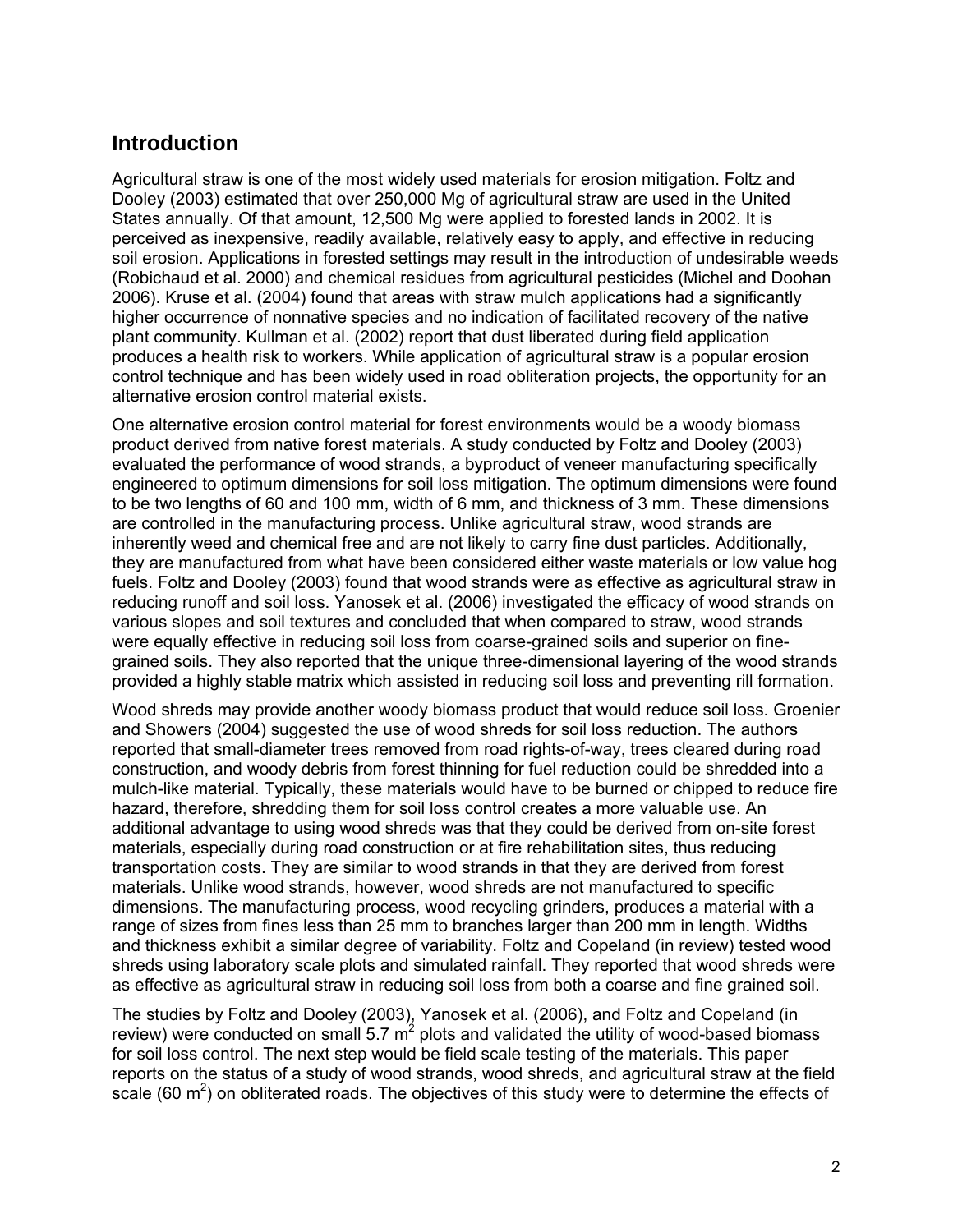agricultural straw, wood strands, and wood shreds on 1) soil loss, 2) erosion mitigation, 3) reduction in treatment cover, and 4) revegetation.

# **Methods**

Two locations, one with a fine-grained soil and one with a coarse-grained soil, were chosen to represent the range of soils across forest lands. The fine grained soil was on the Payette National Forest in Idaho and is known as Mud Creek. Annual precipitation is 600 mm per year. Watershed elevations range from 1160 to 1900 m. The soil is a gravelly loamy sand (Typic Cryosammet) soil derived from Columbia River basalt and Idaho Batholithic granite parent material. The Mud Creek watershed is dominated by a subalpine fir/paxistima habitat (USDA Forest Service, 2003).

The coarse grained soil location was on the Kanisku National Forest in Washington and is known as Willow Creek. Average annual precipitation ranges from 1140 to 1440 mm. Watershed elevations range from 1100 to 1400 m and hillslopes are typically 20 to 60%. The predominant geologic parent material is composed of glacial till and soils are heavily influenced by volcanic ash. Soils are shallow and poorly developed in some areas. The surface layers are mostly silt loam. The dominant habitat types surrounding Willow Creek are western red cedar and subalpine fir (USDA Forest Service, 2004).

Sediment collection plots of approximately 64  $m<sup>2</sup>$  were located on freshly obliterated road sections with the long dimension (10 m) parallel to the former road centerline. A sediment collection tank was buried near the former fill slope. Three sides of the plots were bordered with sheet metal while the upslope side of the plot near the former top of the cutslope was left open to receive overland flow from the undisturbed forest. All plots were installed within a month following road obliteration. Each treatment at Mud Creek had four replications and each at Willow Creek had three replications.

Each mitigation treatment was applied by either representatives from the principal supplier or by USFS district personnel. Wood strands were applied by Forest Concepts, LLC and wood shreds were applied by Missoula Technology Development Center. Amount and uniformity were left to the discretion of the suppliers. Straw cover was targeted at 60 percent, but measured coverages averaged 67 percent. Wood strands and wood shreds were targeted at 50 percent and both averaged 48 percent.

Sediment was removed from plot collection tanks in June 2006 following the snowmelt period and again in September 2006 following the summer thunderstorm season. Sediment mass was corrected for water content.

Soil loss per unit area was calculated by dividing the total mass by the area of each plot. A oneway ANOVA was used to determine if soil loss per unit area was different among treatments for each cleanout interval. All pairwise contrasts between wood strands, wood shreds and agricultural straw were investigated. Significance from statistical tests are reported at the  $\alpha$  = 0.05 level.

Mitigation for each plot was calculated using equation 1 below

$$
Mitigation = \frac{(treatment - bare)}{bare} * 100
$$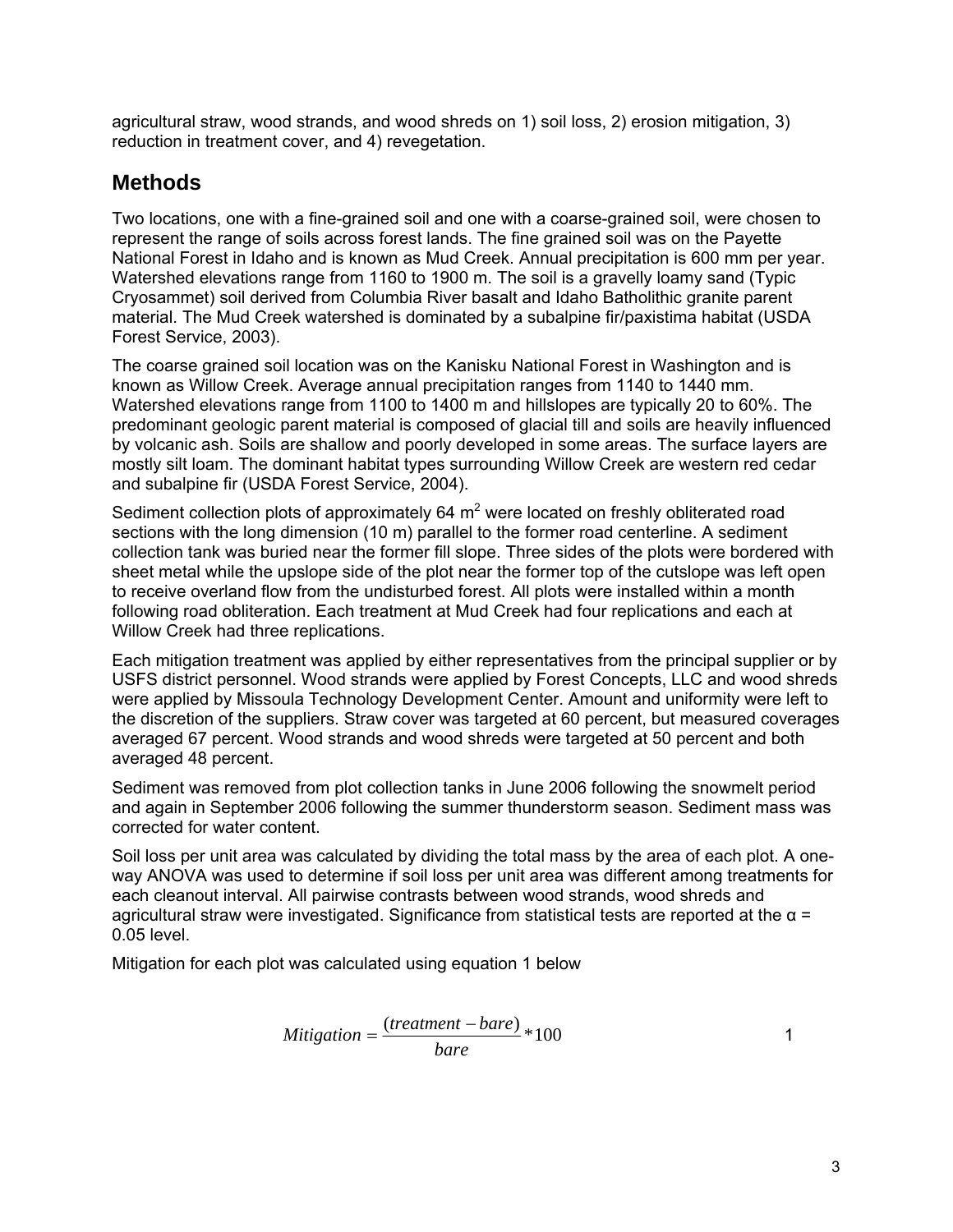where *treatment* was the average mass of sediment removed from all treatment plots and *bare* was the average mass of sediment removed from all bare plots. Each location was treated separately.

Treatment cover was determined from vertical photographs taken immediately following plot installation in June 2006 and again in September 2006. Seven locations in each plot were randomly selected and photographed to determine initial treatment cover. Four non-overlapping measurements of cover were made on each of the photographs using a 48 point grid with a real world spacing of 30 mm between points. The June and September determinations were reduced to two randomly chosen locations in each plot with two non-overlapping measurements of cover on each photograph using the 48 point grid at the same 30 mm real world spacing.

Statistical analysis to assess whether treatment coverages were decreasing over time was performed using a mixed model two-way analysis of variance (ANOVA) with cleanout date considered a repeated measure and the within plot picture location considered a random variable. Least squares means were adjusted using Tukey's method to determine paired differences. Treatment effects on plant revegetation were also tested using a mixed model twoway ANOVA with cleanout date as a repeated measure and within plot picture location a random variable.

# **Results and Discussion**

Tables 1 and 2 show precipitation depth and intensities for both locations. The total precipitation was less than the 30-year long term average at each location. During the snowmelt collection interval, October to June, the highest 1-hr, 30-minute, 15-minute, and 5-minute rainfall intensities were from a single spring storm in the spring at Mud Creek and a single fall storm at Willow Creek. During the summer collection interval, June to October, single storms at each location produced the highest intensities.

#### *Soil loss*

Soil loss from the first snowmelt season is shown in Table 3. The soil loss on the bare plots was 0.015 kg/m<sup>2</sup> on the fine-grained Mud Creek soil and 0.12 kg/m<sup>2</sup> on the coarse-grained Willow Creek soil. The bare plots had a higher coefficient of variation than any of the mitigation plots (i.e. wood strands, wood shreds, or agricultural straw) at both locations.

Soil loss from the first summer season is shown in Table 4. Similar to the snowmelt season cleanout, the fine-grained Mud Creek bare plots had a high coefficient of variation. Unlike the snowmelt season cleanout, the coarse-grained Willow Creek bare plot did not have a high coefficient of variation.

The annual soil loss on the coarse-grained bare soil plots (0.83 kg/m<sup>2</sup>) was approximately that of a forest after a low severity fire  $(1 \text{ kg/m}^2)$  as reported by Elliot (2002). The annual soil loss from the fine-grained soil plots (0.05 kg/m<sup>2</sup>) was about half than that of harvested forest (0.1  $kg/m<sup>2</sup>$ ) (Elliot, 2002).

There was no statistically significant difference in soil loss among any of the treatments (p-value = 0.14) on the fine-grained location, Mud Creek, for the snowmelt cleanout interval due largely to the high coefficient of variation (125%) on the bare plots. There was a statistically significant difference among the treatments ( $p$ -value = 0.003) on the coarse-grained location, Willow Creek. Tukey's method of multiple pairwise comparisons grouped all of the mitigation plots into a single group characterized by statistically lower soil loss than that from the bare plots. Thus, all of the mitigation treatments performed similarly on the coarse-grained soil.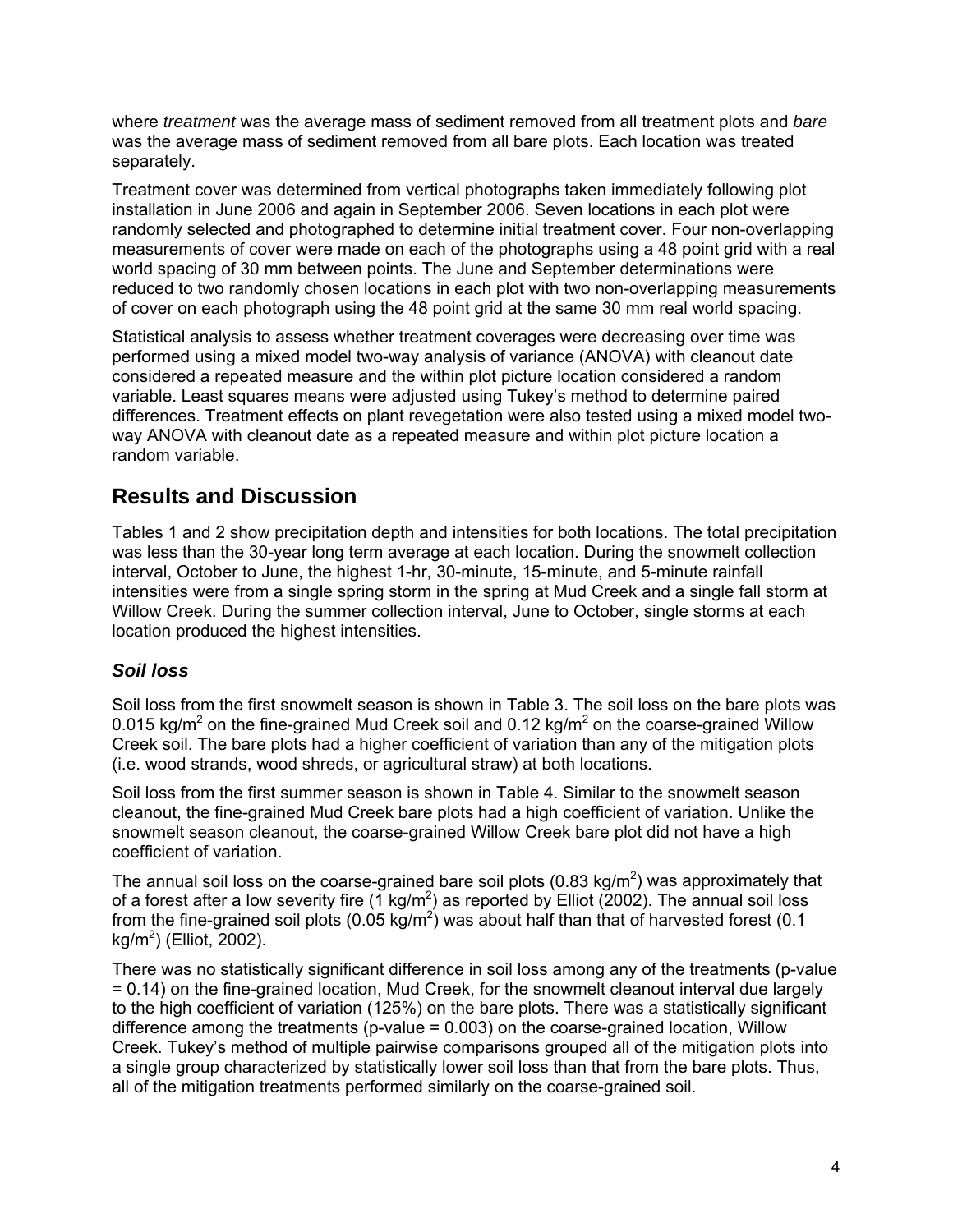Application of erosion control material on the coarse-grained soil made a statistically significant difference in soil loss for the snowmelt driven erosion. Again, there was no statistical difference among the mitigation treatments. Soil loss on the fine-grained soil was not statistically significant.

There was not a statistically significant difference (p-value of 0.11) in soil loss due to treatment effect on the fine-grained soil, Mud Creek, for the summer cleanout. As with the snowmelt cleanout, there was a high coefficient of variation on the bare treatment which made detection of differences difficult. There was a significant difference (p-value of 0.004) in soil loss due to treatment effect on the coarse-grained soil, Willow Creek, for the summer cleanout. Tukey's method of multiple pairwise comparisons grouped wood shreds and straw into a group having significantly more soil loss than the wood strands.

#### *Erosion Mitigation*

Table 5 presents the erosion mitigation for both cleanout intervals. The wood strand mitigation values are typically less than reported by Yanosek, et al. (2006) based on rainfall simulation from small plots (85 to 90 percent). Wood shred mitigation values are also less than those reported by Foltz and Copeland (in press) on small size, rainfall simulation plots (85 percent for both soil types).

Wood strands had the highest level of mitigation at 80 percent when both soil types were combined. Agricultural straw followed closely at 79 percent. Wood shreds were a distant third at 41 percent. All values are for a single season and additional years of data from these sites may change any conclusions drawn from the first year.

### *Reduction in Treatment Cover*

Cover was re-measured following the snowmelt cleanout and after the summer cleanout (Table 6). There was a statistically significant reduction in cover among the three measurements for the shreds at both locations (p-values of <0.0001 and 0.04 for Mud Creek and Willow Creek, respectively) and for the straw at both locations (p-values of <0.0001 and 0.006 for Mud Creek and Willow Creek, respectively). The wood strands did not have a statistically significant change in cover among the three measurements at either location (p-values of 0.07 and 0.14 for Mud Creek and Willow Creek, respectively).

Both the straw and wood shreds lost a statistically significant amount of ground cover over the first year while the wood strands did not. The straw lost 29 percent of its initial ground cover over the first year. The wood shreds lost 36 percent of its initial ground cover over the first year. Wood strands maintained their original cover over the first year. These observations have important implications for long term erosion control when ground cover is needed for three to five years following disturbance until vegetation can reestablish. Road obliteration and burned areas are two such examples in the forest environment.

### *Revegetation*

Plant cover was measured at the same two intervals as the mitigation treatment cover, i.e. after the snowmelt period and after the summer period. There was no plant cover on any of the plots immediately following plot installation. Table 7 shows the plant cover and coefficient of variation for each treatment at the two locations. Plant cover was highest on the bare plots regardless of soil type (location). A two-way ANOVA indicated that on the fine-grained soil, Mud Creek, there was an overall statistical difference (p-value of 0.001) among treatment effects, there was a statistical difference (p-value < 0.0001) between the two measurement intervals, and there was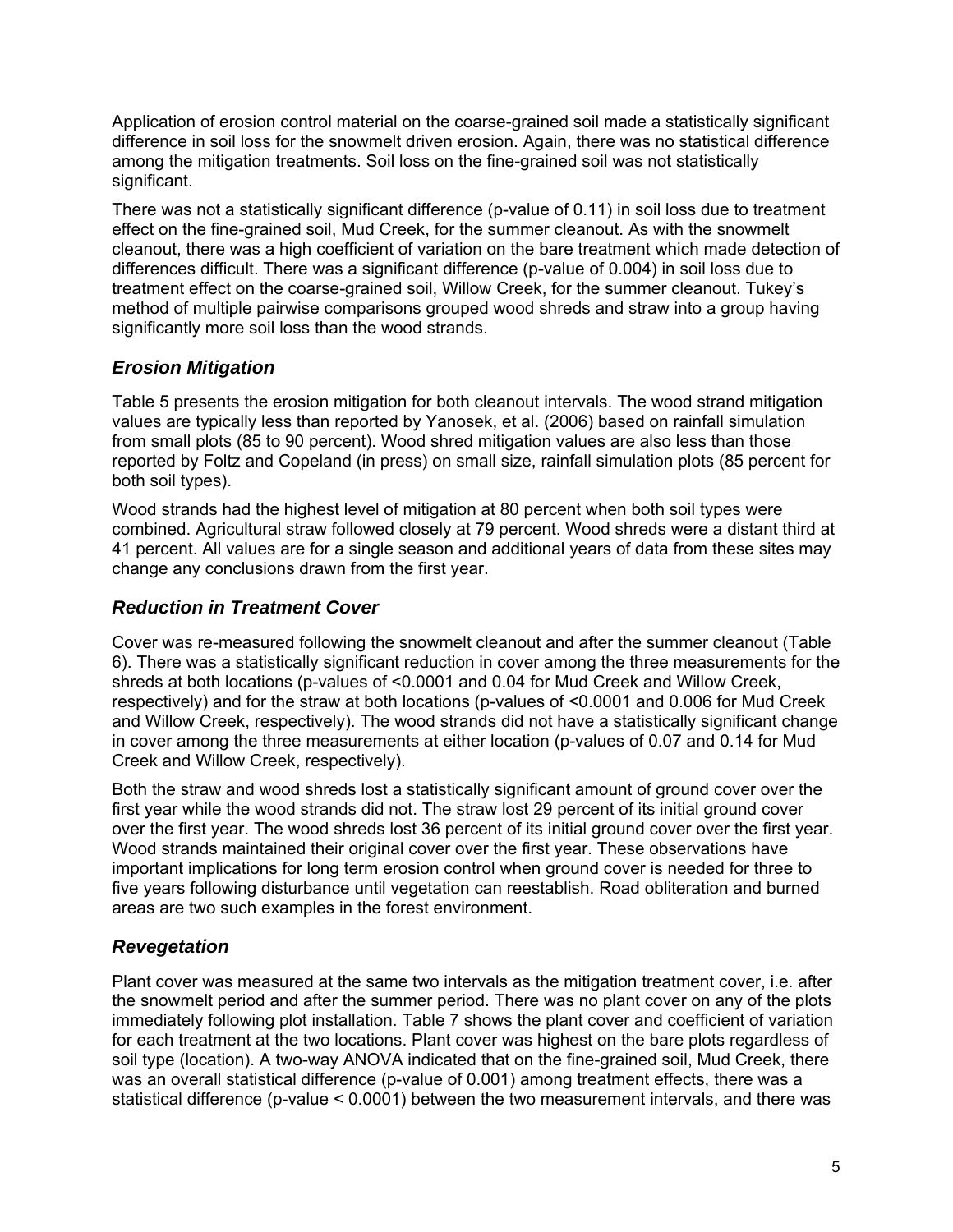no statistical difference in revegetation trends over time among treatments (interaction p-value = 0.86). Tukey's method of multiple pairwise comparisons grouped all mitigation treatments on the fine-grained Mud Creek soil into one group having significantly lower revegetation over time than the bare plots. The results were similar from the coarse-grained Willow Creek soil which had a statistical difference (p-value = 0.02) among the treatment effects, a statistical difference (p-value = 0.004) between the cleanout periods; and no statistical difference (interaction p-value = 0.15) in revegetation trends over time. The only significant pairwise comparisons were between the bare plots and the wood strands plots.

Revegetation was highest on the bare plots and was increasing over time, regardless of soil type. On the fine-grained soil each of the mitigation treatments caused a significant reduction in revegetation, but there was no statistical difference in revegetation among the individual mitigation treatments. On the coarse-grained soil revegetation was unaffected on the wood strands plots but was significantly reduced on the straw and wood shreds treatments.

# **Conclusion**

Three erosion control materials, wood strands, wood shreds, and agricultural straw were tested on the field scale for effectiveness in erosion mitigation. Testing was performed on obliterated road surfaces in two locations in Idaho, one having a coarse-grained soil and the other a finegrained soil. Test plots were installed and mitigation treatments were applied in the summer of 2005. The sites were visited two times to collect soil loss data, once after the snowmelt season in 2006 and again after the summer rainstorm season in 2006.

Total precipitation was less than the 30-year long term average at each location. The highest rainfall intensities during the snowmelt season were from a single fall storm on the coarsegrained soil and a single spring storm on the fine-grained soil. Single storms at each location produced the highest intensities during the summer collection interval.

Average annual soil loss from the bare plots on the coarse-grained soil was 0.83 kg/m<sup>2</sup>, which is on the order of what would be expected from a low severity fire (Elliot, 2002). Annual soil loss from the bare plots on the fine-grained soil was 0.05 kg/m<sup>2</sup>, which is roughly half of what would be expected from a harvested forest area (Elliot, 2002).

During the snowmelt period there was a statistical difference in soil loss between the bare treatment and the mitigation treatments on the coarse-grained soil. There was no statistical difference among the individual mitigation treatments, indicating that all mitigation treatments provided the same amount of protection. There was no statistical difference in soil loss among the treatments on the fine-grained soil, including the bare control treatment. In other words, mitigation treatments provided no protection on the fine-grained soil during the snowmelt period. During the summer period there was a statistical difference in soil loss among treatments on the coarse-grained soil, with the wood strands treatment having significantly less soil loss than the straw and shreds treatments. As during the snowmelt period, there was no statistical difference in soil loss among the treatments on the fine-grained soil.

Mitigation from wood strand and agricultural straw treatments were near 80 percent for both soil types with wood shreds at 41 percent. All values were less than those reported from rainfall simulation studies on small plots.

Wood shreds and straw treatment plots lost enough cover material at both locations over this first year to significantly decrease material coverage from the initial percent cover applied at plot installation. Shreds treatments had an average decrease of 36% in initial ground cover and straw had an average decrease of 29%. The wood strands treatment did not have a significant change in cover over this time period.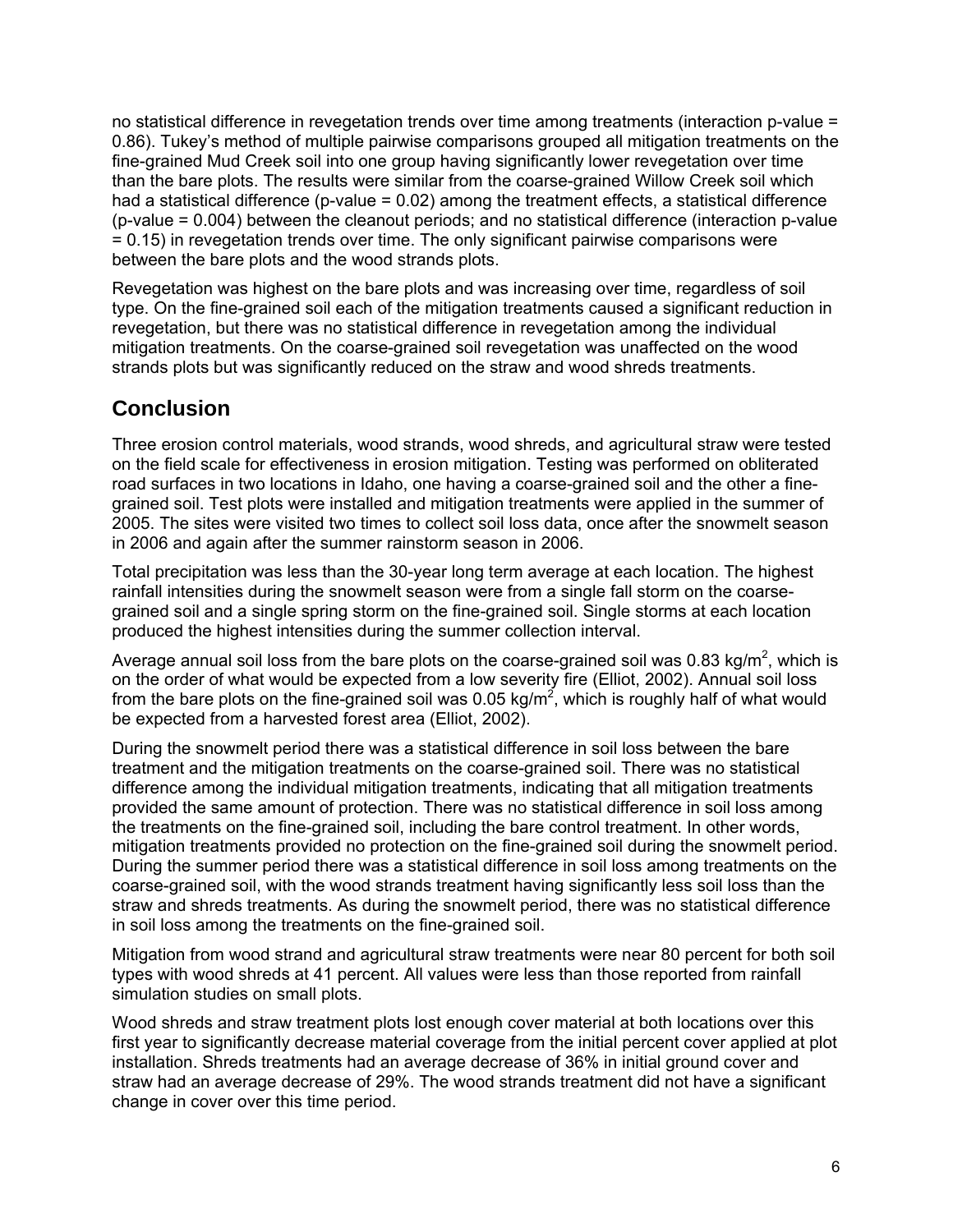Plant revegetation was inhibited regardless of the erosion mitigation treatment used. Revegetation was significantly higher from the wood strands than from the wood shreds and straw treatments on the coarse-grained soil, however. There was no difference in revegetation among mitigation treatments on the fine-grained soil.

All three investigated mitigation treatments significantly reduced soil loss during both the snowmelt and summer seasons on the coarse-grained soil. Mitigation treatments did not significantly reduce soil loss from the fine-grained soil, although the untreated plot produced two to six times as much sediment as the treated plots. A significant amount of mitigation material was lost from the shreds and straw plots over the course of the first year. Wood strands maintained their original cover over this time period. All mitigation treatments reduced plant revegetation on the fine-grained soil; however, wood strands did not inhibit revegetation on the coarse-grained soil.

#### *Acknowledgements*

The authors would like to thank Jim Dooley of Forest Concepts, LLC. for providing and applying the wood strands, Scott Groenier of Missoula Technology Center for providing and applying the wood shreds, and Jill Cobb of the Idaho Panhandle National Forest and Tom Crawford of the Payette National Forest for providing and applying the straw. The authors would also like to thank Ben Kopyscianski for design and installation of all of the plots and Tyler Oester for his assistance in the plot cleanouts and processing in the lab.

## **References**

- Elliot, W. J. 2002. Erosion on Disturbed Lands. In *Encyclopedia of Soil Science*, 415-418. Marcel Dekker, Inc.
- Foltz, R. B. and N. S. Copeland. In review. Evaluating the efficacy of wood shreds for use in erosion mitigation. The Journal of Environmental Management. JEMA-D-07-00249.
- Foltz, R. B. and J. H. Dooley. 2003. Comparison of erosion reduction between wood strands and agricultural straw. Transactions of the American Society of Agricultural Engineers 46(%): 1389-1396.
- Groenier, J. and C. Showers. 2004. Shredding small trees to create mulch for erosion control. Engineering Tech Tips. Missoula, MT, USDA Forest Service, Technology Development Program.
- Kullman, G., C. Piacitelli, J. Parker, J. Flesch, and J. May. 2002. Control of organic dusts from bedding choppers in dairy barns. NIOSH Publication No 97-103. Washington, DC: NIOSH, National Institute of Safety and Health.
- Kruse, R., E. Bend, P. Bierzychudek. 2004. Native plant regeneration and introduction of nonnatives following post-fire rehabilitation with straw mulch and barley seeding. Forest Ecology and Management. 196(2-3): 299–310.
- Michel, F. C. and D. Doohan. 2006. Clopyralid and Other Pesticides in Compost. Extension FactSheet, Columbus, OH. Food and Agricultural and Biological Engineering, Ohio State University, 3 p.
- Robichaud, P. R., J. L. Byers, and D. G. Neary. 2000. Evaluating the effectiveness of postfire rehabilitation treatments. General Technical Report RMRS-GTR-63. Fort Collins, CO: USDA Forest Service, Rocky Mountain Research Station. 85 p.
- USDA Forest Service. 2003. Middle Salmon Vegetation Management Project, Final Environmental Impact Statement, New Meadows Ranger District, Payette National Forest, McCall, ID.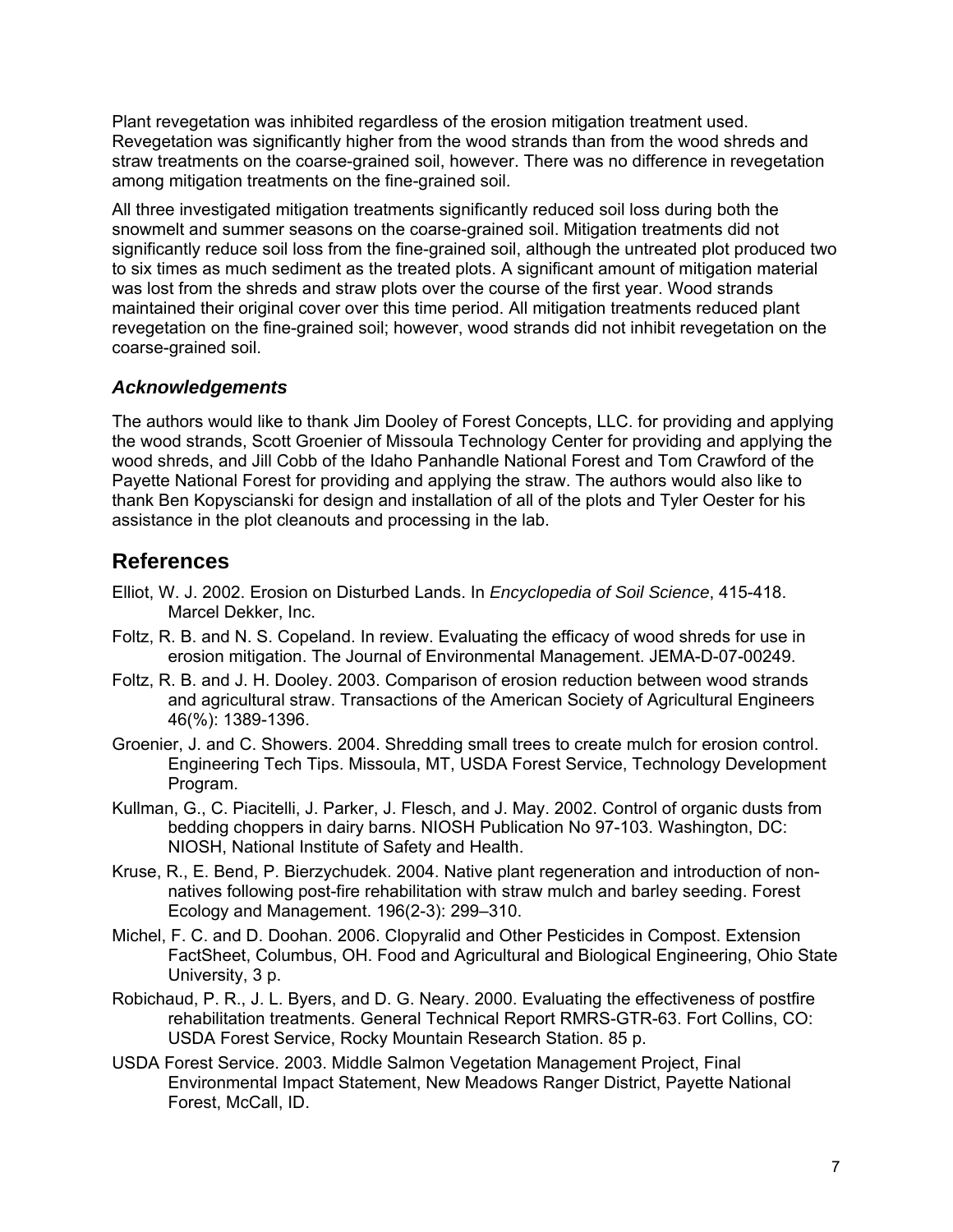- USDA Forest Service. 2004. Willow Creek Stream Restoration Environmental Assessment, Idaho Panhandle National Forests, Coeur d'Alene, ID.
- Yanosek, K. A., R. B. Foltz, and J. H. Dooley. 2006. Performance assessment of wood strand erosion control materials among varying slopes, soil textures, and cover amounts. The Journal of Soil and Water Conservation 61(2):45-51.

| Location            | Total<br>(mm) | Snowmelt collection<br>interval | Summer collection<br>interval |
|---------------------|---------------|---------------------------------|-------------------------------|
|                     |               | (mm)                            | (mm)                          |
| <b>Mud Creek</b>    | 504           | 413                             | 91                            |
| <b>Willow Creek</b> | 311           | 242                             | 69                            |

Table 1. Precipitation depths.

Table 2. Precipitation intensities

| Location            | Snowmelt collection interval |        | Summer collection interval |       |      |        |           |       |
|---------------------|------------------------------|--------|----------------------------|-------|------|--------|-----------|-------|
|                     | 1-hr                         | 30-min | 15-min                     | 5-min | 1-hr | 30-min | $15$ -min | 5-min |
| Mud Creek           | 5.0                          | 8.1    | 16.3                       | 45.7  | 6.6  | 12.2   | 20.3      | 36.6  |
|                     | 3/30                         | 3/24   | 3/24                       | 3/24  | 8/17 | 8/17   | 8/17      | 8/17  |
| <b>Willow Creek</b> | 4.3                          | 5.1    | 7.1                        | 12.0  | 16.5 | 19.8   | 38.6      | 51.8  |
|                     | 10/1                         | 10/1   | 10/1                       | 4/24  | 717  | 7/7    | 717       | 7/7   |

Table 3. Soil loss per unit area following first snowmelt season.

| Treatment    | Location            | Soil loss  | CV soil loss |  |
|--------------|---------------------|------------|--------------|--|
|              |                     | $(kg/m^2)$ | (%)          |  |
| <b>Bare</b>  | <b>Mud Creek</b>    | 0.0154     | 124          |  |
|              | <b>Willow Creek</b> | 0.1202     | 56           |  |
| <b>Straw</b> | Mud Creek           | 0.0031     | 50           |  |
|              | <b>Willow Creek</b> | 0.0239     | 17           |  |
| Wood strands | Mud Creek           | 0.0024     | 48           |  |
|              | <b>Willow Creek</b> | 0.0170     | 14           |  |
| Wood shreds  | Mud Creek           | 0.0050     | 65           |  |
|              | <b>Willow Creek</b> | 0.0245     | 15           |  |

Table 4. Soil loss per unit area following first summer season.

| Treatment    | Location            | Soil loss  | CV soil loss    |  |
|--------------|---------------------|------------|-----------------|--|
|              |                     | $(kg/m^2)$ | (%)             |  |
| Bare         | Mud Creek           | 0.0371     | 106             |  |
|              | <b>Willow Creek</b> | 0.7154     | 33              |  |
| Straw        | Mud Creek           | 0.0088     | 54              |  |
|              | <b>Willow Creek</b> | 0.1226     | 12              |  |
| Wood strands | <b>Mud Creek</b>    | 0.0123     | 53              |  |
|              | <b>Willow Creek</b> | 0.0723     | 12 <sup>2</sup> |  |
| Wood shreds  | <b>Mud Creek</b>    | 0.0277     | 51              |  |
|              | <b>Willow Creek</b> | 0.3774     | 103             |  |
|              |                     |            |                 |  |